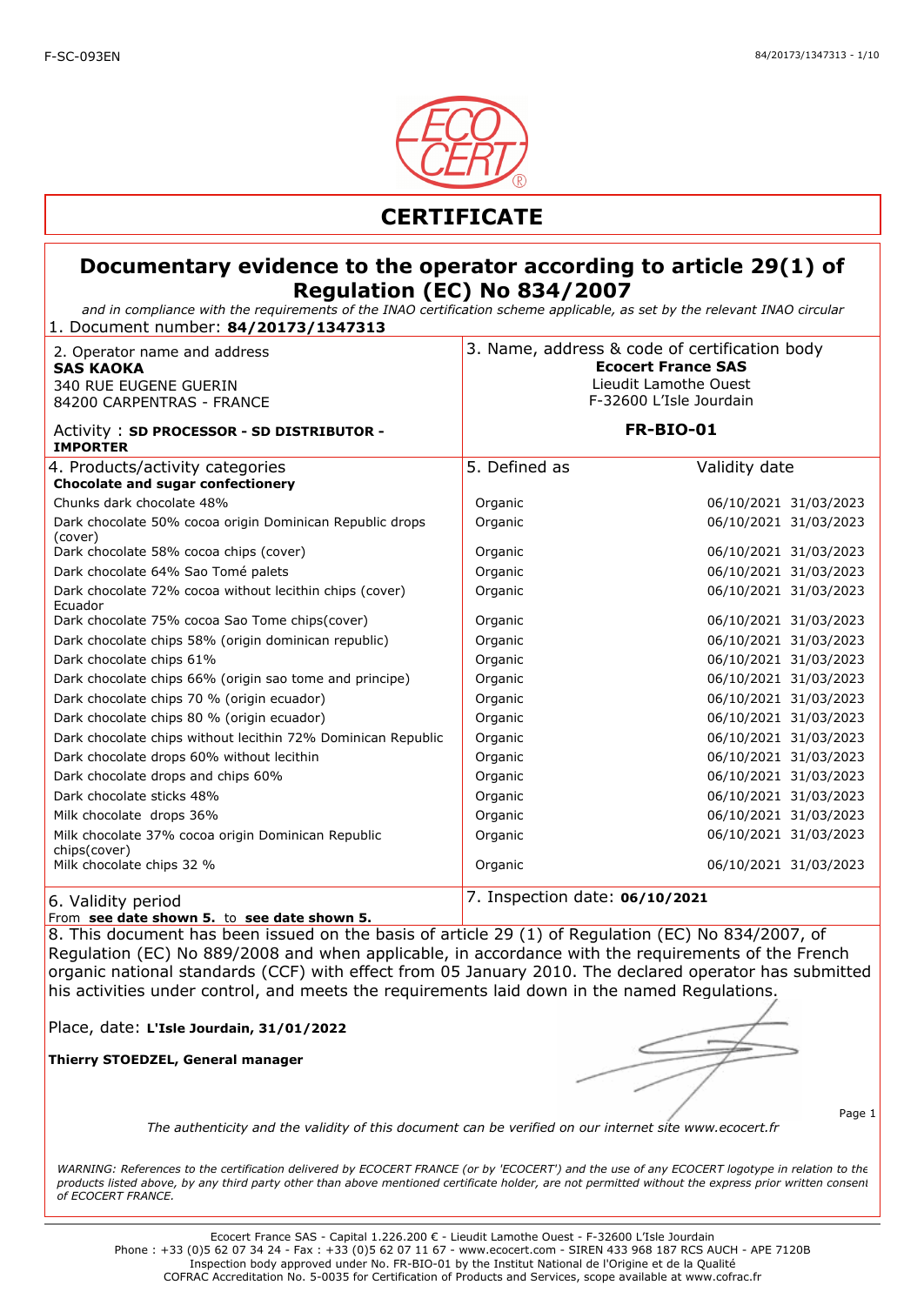

*and in compliance with the requirements of the INAO certification scheme applicable, as set by the relevant INAO circular*

| 1. Document number: 84/20173/1347313                                                                                                                                                                                                                                                                                                                                                                               |                                                                                                                                                    |  |
|--------------------------------------------------------------------------------------------------------------------------------------------------------------------------------------------------------------------------------------------------------------------------------------------------------------------------------------------------------------------------------------------------------------------|----------------------------------------------------------------------------------------------------------------------------------------------------|--|
| 2. Operator name and address<br><b>SAS KAOKA</b><br>340 RUE EUGENE GUERIN<br>84200 CARPENTRAS - FRANCE<br>Activity: SD PROCESSOR - SD DISTRIBUTOR -<br><b>IMPORTER</b>                                                                                                                                                                                                                                             | 3. Name, address & code of certification body<br><b>Ecocert France SAS</b><br>Lieudit Lamothe Ouest<br>F-32600 L'Isle Jourdain<br><b>FR-BIO-01</b> |  |
| 4. Products/activity categories                                                                                                                                                                                                                                                                                                                                                                                    | 5. Defined as<br>Validity date                                                                                                                     |  |
| White chocolate chips 35%                                                                                                                                                                                                                                                                                                                                                                                          | Organic<br>06/10/2021 31/03/2023                                                                                                                   |  |
| 6. Validity period<br>From see date shown 5. to see date shown 5.                                                                                                                                                                                                                                                                                                                                                  | 7. Inspection date: 06/10/2021                                                                                                                     |  |
| 8. This document has been issued on the basis of article 29 (1) of Regulation (EC) No 834/2007, of<br>Regulation (EC) No 889/2008 and when applicable, in accordance with the requirements of the French<br>organic national standards (CCF) with effect from 05 January 2010. The declared operator has submitted<br>his activities under control, and meets the requirements laid down in the named Regulations. |                                                                                                                                                    |  |
| Place, date: L'Isle Jourdain, 31/01/2022                                                                                                                                                                                                                                                                                                                                                                           |                                                                                                                                                    |  |
| Thierry STOEDZEL, General manager                                                                                                                                                                                                                                                                                                                                                                                  | Page 2<br>The authenticity and the validity of this document can be verified on our internet site www.ecocert.fr                                   |  |
| WARNING: References to the certification delivered by ECOCERT FRANCE (or by 'ECOCERT') and the use of any ECOCERT logotype in relation to the<br>products listed above, by any third party other than above mentioned certificate holder, are not permitted without the express prior written consent<br>of ECOCERT FRANCE.                                                                                        |                                                                                                                                                    |  |
|                                                                                                                                                                                                                                                                                                                                                                                                                    | Ecocert France SAS - Capital 1.226.200 € - Lieudit Lamothe Ouest - F-32600 L'Isle Jourdain                                                         |  |

Phone : +33 (0)5 62 07 34 24 - Fax : +33 (0)5 62 07 11 67 - www.ecocert.com - SIREN 433 968 187 RCS AUCH - APE 7120B Inspection body approved under No. FR-BIO-01 by the Institut National de l'Origine et de la Qualité COFRAC Accreditation No. 5-0035 for Certification of Products and Services, scope available at www.cofrac.fr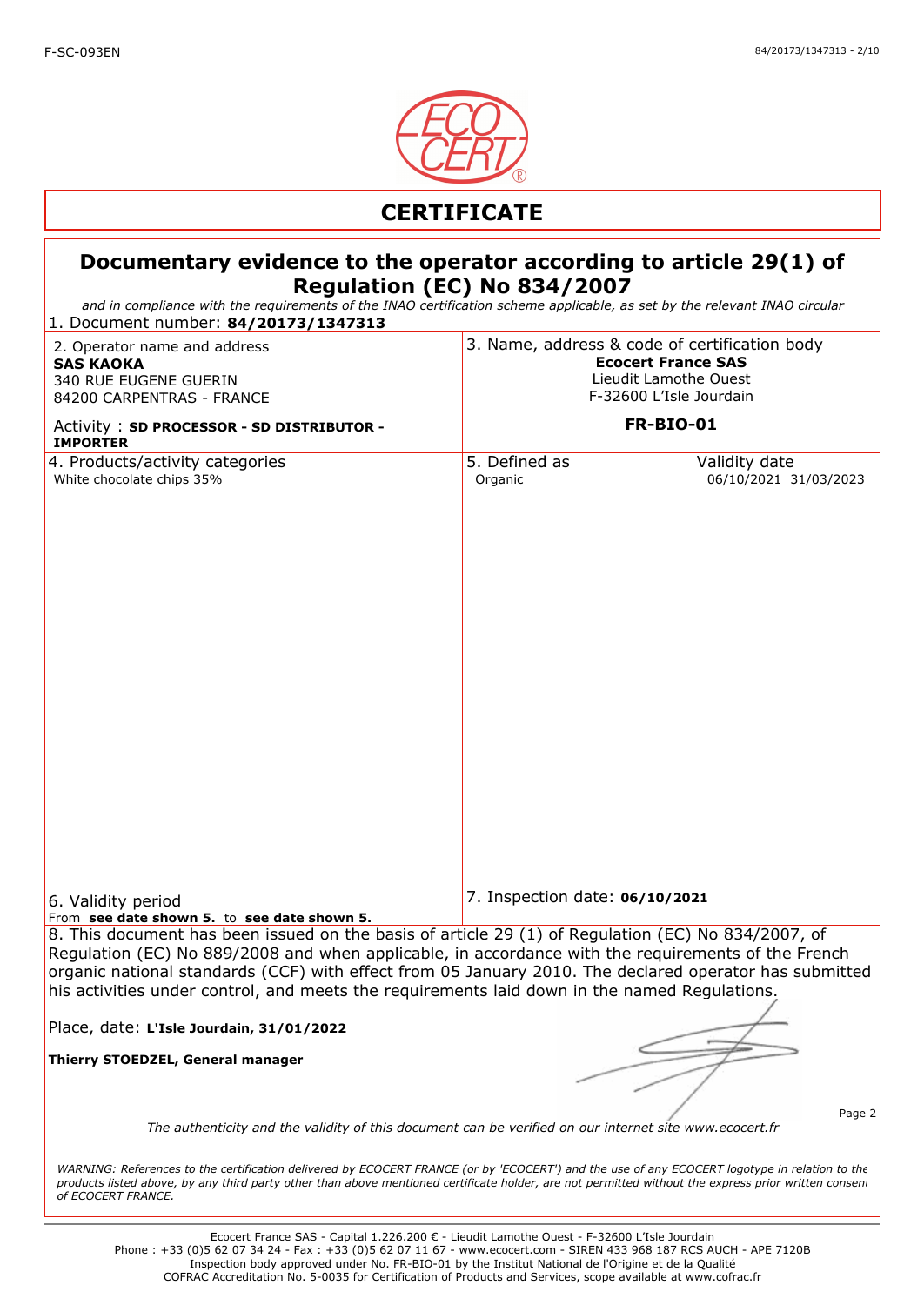

*and in compliance with the requirements of the INAO certification scheme applicable, as set by the relevant INAO circular*

| 1. Document number: 84/20173/1347313                                                                                                                                                                                                                                                                                                                                                                               |                                                                                                                                |                                |
|--------------------------------------------------------------------------------------------------------------------------------------------------------------------------------------------------------------------------------------------------------------------------------------------------------------------------------------------------------------------------------------------------------------------|--------------------------------------------------------------------------------------------------------------------------------|--------------------------------|
| 2. Operator name and address<br><b>SAS KAOKA</b><br>340 RUE EUGENE GUERIN<br>84200 CARPENTRAS - FRANCE                                                                                                                                                                                                                                                                                                             | 3. Name, address & code of certification body<br><b>Ecocert France SAS</b><br>Lieudit Lamothe Ouest<br>F-32600 L'Isle Jourdain |                                |
| Activity: SD PROCESSOR - SD DISTRIBUTOR -<br><b>IMPORTER</b>                                                                                                                                                                                                                                                                                                                                                       | <b>FR-BIO-01</b>                                                                                                               |                                |
| 4. Products/activity categories<br>Chocolate and sugar confectionery                                                                                                                                                                                                                                                                                                                                               | 5. Defined as                                                                                                                  | Validity date                  |
| 70% dark chocolate bar                                                                                                                                                                                                                                                                                                                                                                                             | Organic                                                                                                                        | 06/10/2021 31/03/2023          |
| Dark chocolate orange 55% chocolate bar                                                                                                                                                                                                                                                                                                                                                                            | Organic                                                                                                                        | 06/10/2021 31/03/2023          |
|                                                                                                                                                                                                                                                                                                                                                                                                                    |                                                                                                                                |                                |
|                                                                                                                                                                                                                                                                                                                                                                                                                    |                                                                                                                                |                                |
|                                                                                                                                                                                                                                                                                                                                                                                                                    |                                                                                                                                |                                |
|                                                                                                                                                                                                                                                                                                                                                                                                                    |                                                                                                                                |                                |
|                                                                                                                                                                                                                                                                                                                                                                                                                    |                                                                                                                                |                                |
|                                                                                                                                                                                                                                                                                                                                                                                                                    |                                                                                                                                |                                |
|                                                                                                                                                                                                                                                                                                                                                                                                                    |                                                                                                                                |                                |
|                                                                                                                                                                                                                                                                                                                                                                                                                    |                                                                                                                                |                                |
|                                                                                                                                                                                                                                                                                                                                                                                                                    |                                                                                                                                |                                |
|                                                                                                                                                                                                                                                                                                                                                                                                                    |                                                                                                                                |                                |
| 6. Validity period                                                                                                                                                                                                                                                                                                                                                                                                 |                                                                                                                                | 7. Inspection date: 06/10/2021 |
| From see date shown 5. to see date shown 5.                                                                                                                                                                                                                                                                                                                                                                        |                                                                                                                                |                                |
| 8. This document has been issued on the basis of article 29 (1) of Regulation (EC) No 834/2007, of<br>Regulation (EC) No 889/2008 and when applicable, in accordance with the requirements of the French<br>organic national standards (CCF) with effect from 05 January 2010. The declared operator has submitted<br>his activities under control, and meets the requirements laid down in the named Regulations. |                                                                                                                                |                                |
| Place, date: L'Isle Jourdain, 31/01/2022                                                                                                                                                                                                                                                                                                                                                                           |                                                                                                                                |                                |
| Thierry STOEDZEL, General manager                                                                                                                                                                                                                                                                                                                                                                                  |                                                                                                                                |                                |
|                                                                                                                                                                                                                                                                                                                                                                                                                    |                                                                                                                                |                                |
| Page 3<br>The authenticity and the validity of this document can be verified on our internet site www.ecocert.fr                                                                                                                                                                                                                                                                                                   |                                                                                                                                |                                |
| WARNING: References to the certification delivered by ECOCERT FRANCE (or by 'ECOCERT') and the use of any ECOCERT logotype in relation to the<br>products listed above, by any third party other than above mentioned certificate holder, are not permitted without the express prior written consent<br>of ECOCERT FRANCE.                                                                                        |                                                                                                                                |                                |
| Ecocert France SAS - Capital 1 226 200 $f =$ Lieudit Lamothe Quest - $F=32600$ L'Isle Jourdain                                                                                                                                                                                                                                                                                                                     |                                                                                                                                |                                |

Ecocert France SAS - Capital 1.226.200 € - Lieudit Lamothe Ouest - F-32600 L'Isle Jourdain Phone : +33 (0)5 62 07 34 24 - Fax : +33 (0)5 62 07 11 67 - www.ecocert.com - SIREN 433 968 187 RCS AUCH - APE 7120B Inspection body approved under No. FR-BIO-01 by the Institut National de l'Origine et de la Qualité COFRAC Accreditation No. 5-0035 for Certification of Products and Services, scope available at www.cofrac.fr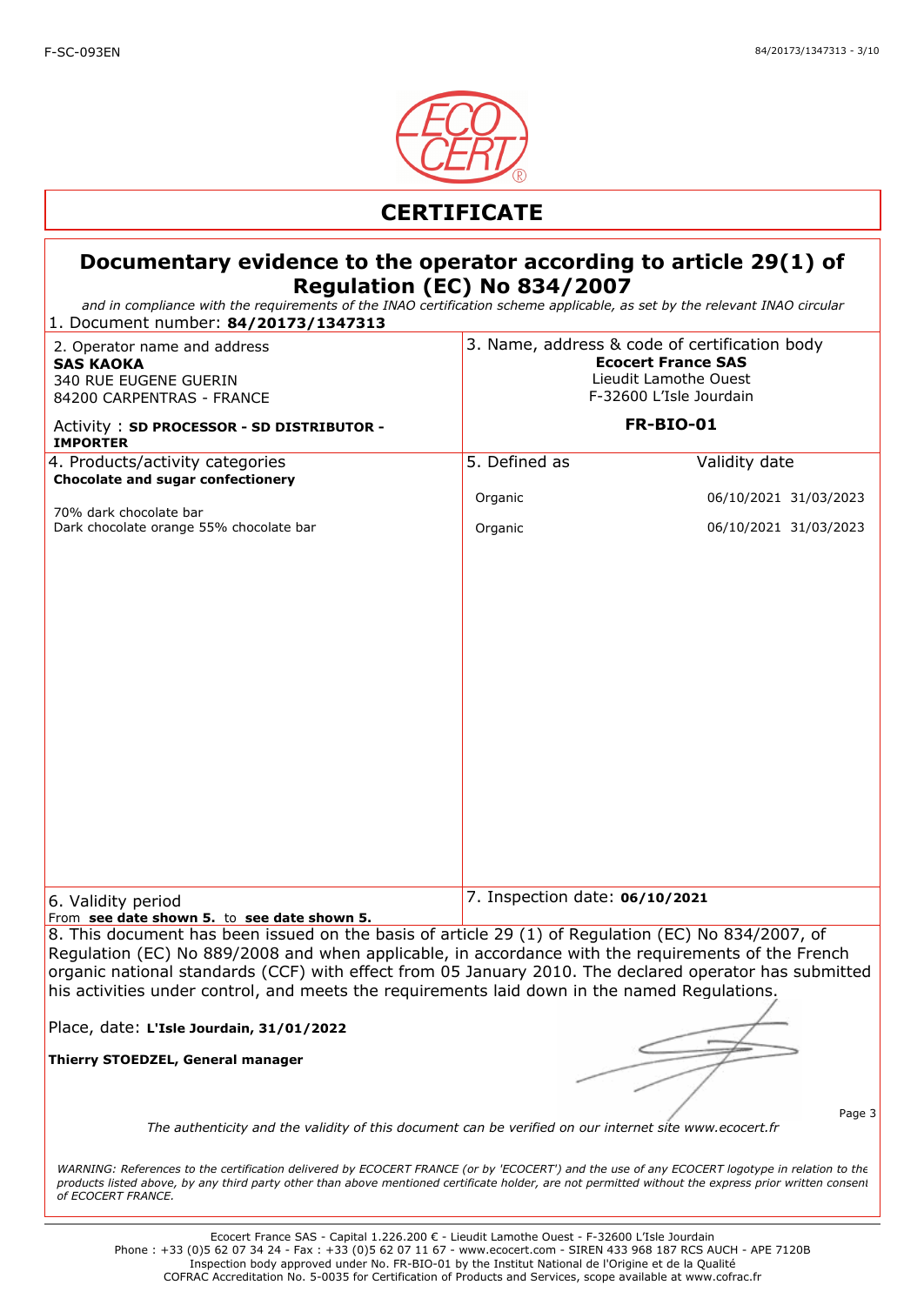

*and in compliance with the requirements of the INAO certification scheme applicable, as set by the relevant INAO circular*

| 1. Document number: 84/20173/1347313                                                                                                                                                                                                                                                                                                                                                                               |                                                                                                                                |                                |
|--------------------------------------------------------------------------------------------------------------------------------------------------------------------------------------------------------------------------------------------------------------------------------------------------------------------------------------------------------------------------------------------------------------------|--------------------------------------------------------------------------------------------------------------------------------|--------------------------------|
| 2. Operator name and address<br><b>SAS KAOKA</b><br>340 RUE EUGENE GUERIN<br>84200 CARPENTRAS - FRANCE                                                                                                                                                                                                                                                                                                             | 3. Name, address & code of certification body<br><b>Ecocert France SAS</b><br>Lieudit Lamothe Ouest<br>F-32600 L'Isle Jourdain |                                |
| Activity: SD PROCESSOR - SD DISTRIBUTOR -<br><b>IMPORTER</b>                                                                                                                                                                                                                                                                                                                                                       |                                                                                                                                | <b>FR-BIO-01</b>               |
| 4. Products/activity categories<br>Chocolate and sugar confectionery                                                                                                                                                                                                                                                                                                                                               | 5. Defined as                                                                                                                  | Validity date                  |
| Cocoa butter                                                                                                                                                                                                                                                                                                                                                                                                       | Organic                                                                                                                        | 06/10/2021 31/03/2023          |
| 6. Validity period<br>From see date shown 5. to see date shown 5.                                                                                                                                                                                                                                                                                                                                                  |                                                                                                                                | 7. Inspection date: 06/10/2021 |
| 8. This document has been issued on the basis of article 29 (1) of Regulation (EC) No 834/2007, of<br>Regulation (EC) No 889/2008 and when applicable, in accordance with the requirements of the French<br>organic national standards (CCF) with effect from 05 January 2010. The declared operator has submitted<br>his activities under control, and meets the requirements laid down in the named Regulations. |                                                                                                                                |                                |
| Place, date: L'Isle Jourdain, 31/01/2022                                                                                                                                                                                                                                                                                                                                                                           |                                                                                                                                |                                |
| Thierry STOEDZEL, General manager<br>Page 4<br>The authenticity and the validity of this document can be verified on our internet site www.ecocert.fr                                                                                                                                                                                                                                                              |                                                                                                                                |                                |
| WARNING: References to the certification delivered by ECOCERT FRANCE (or by 'ECOCERT') and the use of any ECOCERT logotype in relation to the<br>products listed above, by any third party other than above mentioned certificate holder, are not permitted without the express prior written consent<br>of ECOCERT FRANCE.                                                                                        |                                                                                                                                |                                |
|                                                                                                                                                                                                                                                                                                                                                                                                                    |                                                                                                                                |                                |

Ecocert France SAS - Capital 1.226.200 € - Lieudit Lamothe Ouest - F-32600 L'Isle Jourdain Phone : +33 (0)5 62 07 34 24 - Fax : +33 (0)5 62 07 11 67 - www.ecocert.com - SIREN 433 968 187 RCS AUCH - APE 7120B Inspection body approved under No. FR-BIO-01 by the Institut National de l'Origine et de la Qualité COFRAC Accreditation No. 5-0035 for Certification of Products and Services, scope available at www.cofrac.fr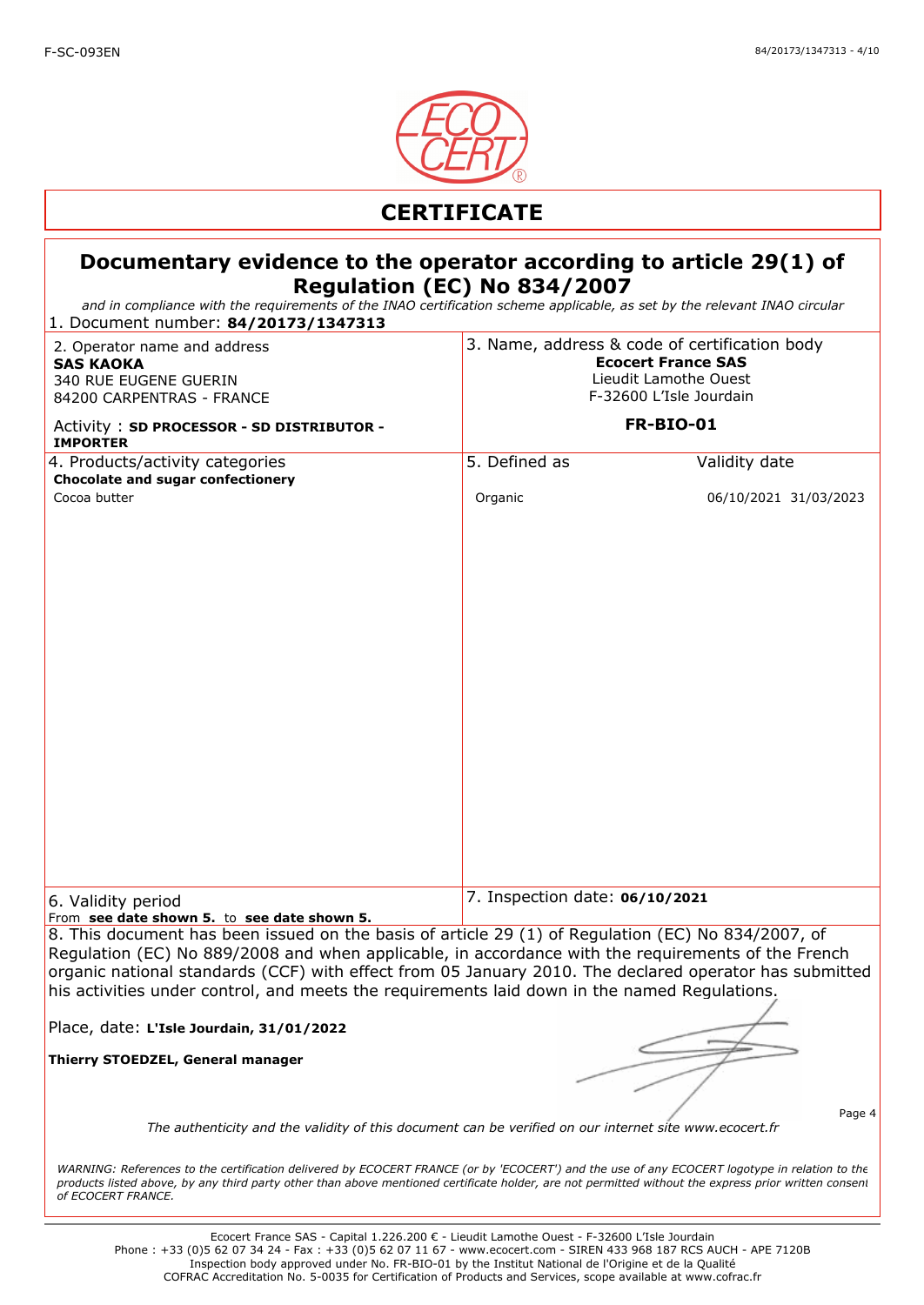

*and in compliance with the requirements of the INAO certification scheme applicable, as set by the relevant INAO circular* 1. Document number: **84/20173/1347313**

| 2. Operator name and address<br><b>SAS KAOKA</b><br>340 RUE EUGENE GUERIN<br>84200 CARPENTRAS - FRANCE                                                                                                   |                                | 3. Name, address & code of certification body<br><b>Ecocert France SAS</b><br>Lieudit Lamothe Ouest<br>F-32600 L'Isle Jourdain |  |
|----------------------------------------------------------------------------------------------------------------------------------------------------------------------------------------------------------|--------------------------------|--------------------------------------------------------------------------------------------------------------------------------|--|
| Activity: SD PROCESSOR - SD DISTRIBUTOR -<br><b>IMPORTER</b>                                                                                                                                             |                                | <b>FR-BIO-01</b>                                                                                                               |  |
| 4. Products/activity categories                                                                                                                                                                          | 5. Defined as                  | Validity date                                                                                                                  |  |
| <b>Vegetal productions</b><br>Cocoa bean (origin Ghana)                                                                                                                                                  | Organic                        | 06/10/2021 31/03/2023                                                                                                          |  |
|                                                                                                                                                                                                          |                                |                                                                                                                                |  |
| Cocoa beans (origin dominican republic)                                                                                                                                                                  | Organic                        | 06/10/2021 31/03/2023<br>06/10/2021 31/03/2023                                                                                 |  |
| Cocoa beans (origin ecuador)<br>Cocoa beans (origin peru)                                                                                                                                                | Organic                        | 06/10/2021 31/03/2023                                                                                                          |  |
|                                                                                                                                                                                                          | Organic<br>Organic             | 06/10/2021 31/03/2023                                                                                                          |  |
| Cocoa beans (origin sao tome and principe)                                                                                                                                                               |                                |                                                                                                                                |  |
| Chocolate and sugar confectionery<br>Cocoa mass (origin dominican republic)                                                                                                                              | Organic                        | 06/10/2021 31/03/2023                                                                                                          |  |
| Cocoa mass (origin ecuador)                                                                                                                                                                              | Organic                        | 06/10/2021 31/03/2023                                                                                                          |  |
|                                                                                                                                                                                                          |                                |                                                                                                                                |  |
| Cocoa mass (origin peru)                                                                                                                                                                                 | Organic                        | 06/10/2021 31/03/2023                                                                                                          |  |
| Cocoa mass (origin sao tome and principe)                                                                                                                                                                | Organic                        | 06/10/2021 31/03/2023                                                                                                          |  |
| Cocoa mass                                                                                                                                                                                               | Organic                        | 06/10/2021 31/03/2023                                                                                                          |  |
| Cocoa nibs/Nibs                                                                                                                                                                                          | Organic                        | 06/10/2021 31/03/2023                                                                                                          |  |
|                                                                                                                                                                                                          |                                |                                                                                                                                |  |
|                                                                                                                                                                                                          |                                |                                                                                                                                |  |
| 6. Validity period<br>From see date shown 5. to see date shown 5.                                                                                                                                        | 7. Inspection date: 06/10/2021 |                                                                                                                                |  |
| 8. This document has been issued on the basis of article 29 (1) of Regulation (EC) No 834/2007, of<br>Bequistion (EC) No. 000/2000 and when applicable in accordance with the requirements of the Erench |                                |                                                                                                                                |  |

Regulation (EC) No 889/2008 and when applicable, in accordance with the requirements of the French organic national standards (CCF) with effect from 05 January 2010. The declared operator has submitted his activities under control, and meets the requirements laid down in the named Regulations.

Place, date: **L'Isle Jourdain, 31/01/2022**

**Thierry STOEDZEL, General manager**

Page 5

*The authenticity and the validity of this document can be verified on our internet site www.ecocert.fr*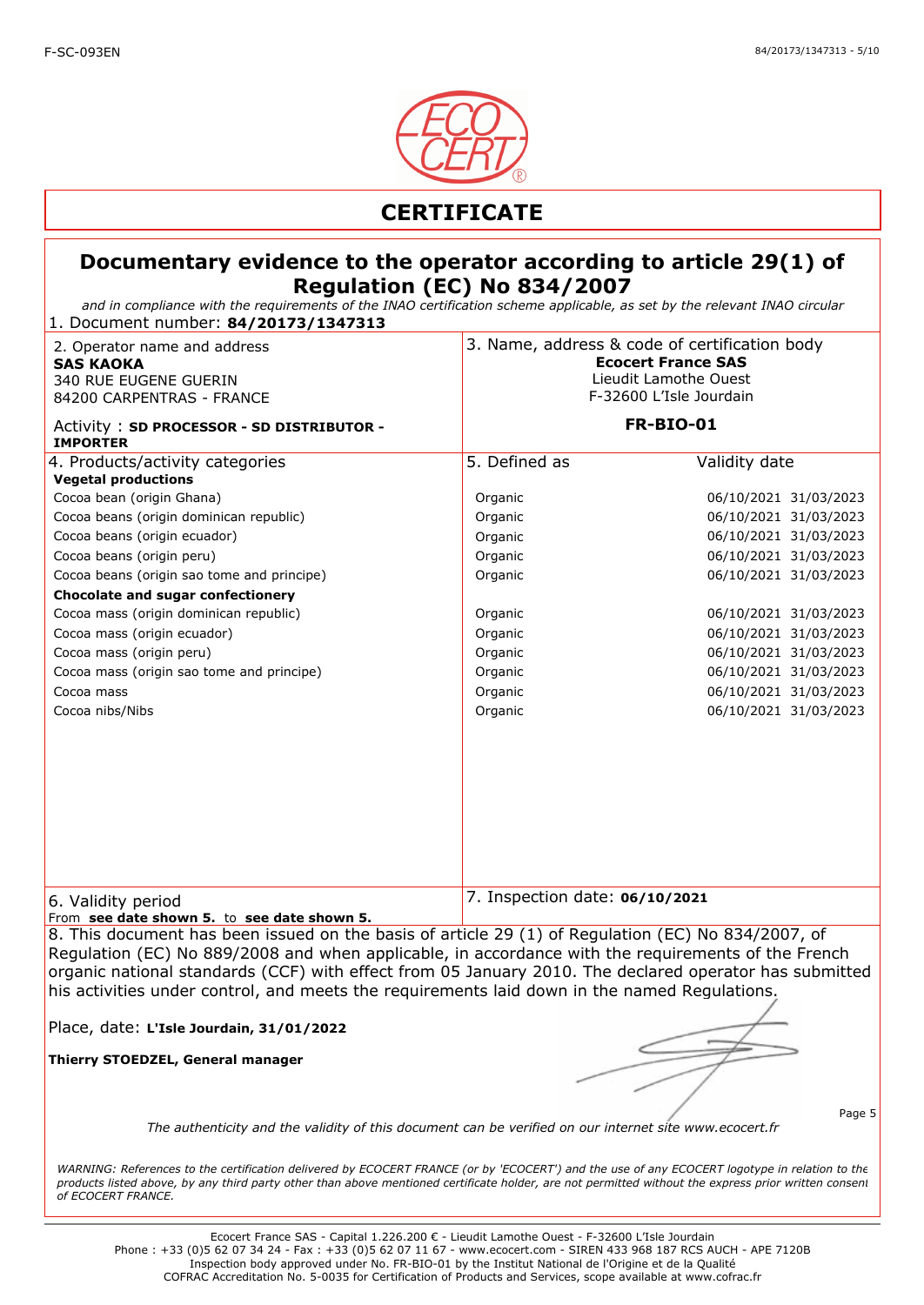

*and in compliance with the requirements of the INAO certification scheme applicable, as set by the relevant INAO circular* 1. Document number: **84/20173/1347313**

| $\frac{1}{2}$ . Document number. <b>0+/201/9/</b><br>2. Operator name and address<br><b>SAS KAOKA</b><br>340 RUE EUGENE GUERIN<br>84200 CARPENTRAS - FRANCE                                                                                                                                                                                                                                                        | 3. Name, address & code of certification body<br><b>Ecocert France SAS</b><br>Lieudit Lamothe Ouest<br>F-32600 L'Isle Jourdain |                                                |
|--------------------------------------------------------------------------------------------------------------------------------------------------------------------------------------------------------------------------------------------------------------------------------------------------------------------------------------------------------------------------------------------------------------------|--------------------------------------------------------------------------------------------------------------------------------|------------------------------------------------|
| Activity: SD PROCESSOR - SD DISTRIBUTOR -<br><b>IMPORTER</b>                                                                                                                                                                                                                                                                                                                                                       |                                                                                                                                | <b>FR-BIO-01</b>                               |
| 4. Products/activity categories<br>Chocolate and sugar confectionery                                                                                                                                                                                                                                                                                                                                               | 5. Defined as                                                                                                                  | Validity date                                  |
| Cocoa powder alkalized (20-22%)                                                                                                                                                                                                                                                                                                                                                                                    | Organic                                                                                                                        | 06/10/2021 31/03/2023                          |
| Chocolate drink with coconut sugar<br>Cocoa powder 20-22% natural fat                                                                                                                                                                                                                                                                                                                                              | Organic<br>Organic                                                                                                             | 06/10/2021 31/03/2023<br>06/10/2021 31/03/2023 |
| Hot drinking chocolate 32%<br>Low fat alkalized cocoa powder (10-12%)                                                                                                                                                                                                                                                                                                                                              | Organic<br>Organic                                                                                                             | 06/10/2021 31/03/2023<br>06/10/2021 31/03/2023 |
| Low fat cocoa powder                                                                                                                                                                                                                                                                                                                                                                                               | Organic                                                                                                                        | 06/10/2021 31/03/2023                          |
| Low fat natural cocoa powder (10-12%)                                                                                                                                                                                                                                                                                                                                                                              | Organic                                                                                                                        | 06/10/2021 31/03/2023                          |
|                                                                                                                                                                                                                                                                                                                                                                                                                    |                                                                                                                                |                                                |
| 6. Validity period<br>From see date shown 5. to see date shown 5.                                                                                                                                                                                                                                                                                                                                                  | 7. Inspection date: 06/10/2021                                                                                                 |                                                |
| 8. This document has been issued on the basis of article 29 (1) of Regulation (EC) No 834/2007, of<br>Regulation (EC) No 889/2008 and when applicable, in accordance with the requirements of the French<br>organic national standards (CCF) with effect from 05 January 2010. The declared operator has submitted<br>his activities under control, and meets the requirements laid down in the named Regulations. |                                                                                                                                |                                                |
| Place, date: L'Isle Jourdain, 31/01/2022                                                                                                                                                                                                                                                                                                                                                                           |                                                                                                                                |                                                |
| Thierry STOEDZEL, General manager                                                                                                                                                                                                                                                                                                                                                                                  |                                                                                                                                |                                                |
| Page 6<br>The authenticity and the validity of this document can be verified on our internet site www.ecocert.fr                                                                                                                                                                                                                                                                                                   |                                                                                                                                |                                                |
| WARNING: References to the certification delivered by ECOCERT FRANCE (or by 'ECOCERT') and the use of any ECOCERT logotype in relation to the<br>products listed above, by any third party other than above mentioned certificate holder, are not permitted without the express prior written consent<br>of ECOCERT FRANCE.                                                                                        |                                                                                                                                |                                                |
| Ecocert France SAS - Capital 1.226.200 € - Lieudit Lamothe Ouest - F-32600 L'Isle Jourdain                                                                                                                                                                                                                                                                                                                         |                                                                                                                                |                                                |

Phone : +33 (0)5 62 07 34 24 - Fax : +33 (0)5 62 07 11 67 - www.ecocert.com - SIREN 433 968 187 RCS AUCH - APE 7120B Inspection body approved under No. FR-BIO-01 by the Institut National de l'Origine et de la Qualité COFRAC Accreditation No. 5-0035 for Certification of Products and Services, scope available at www.cofrac.fr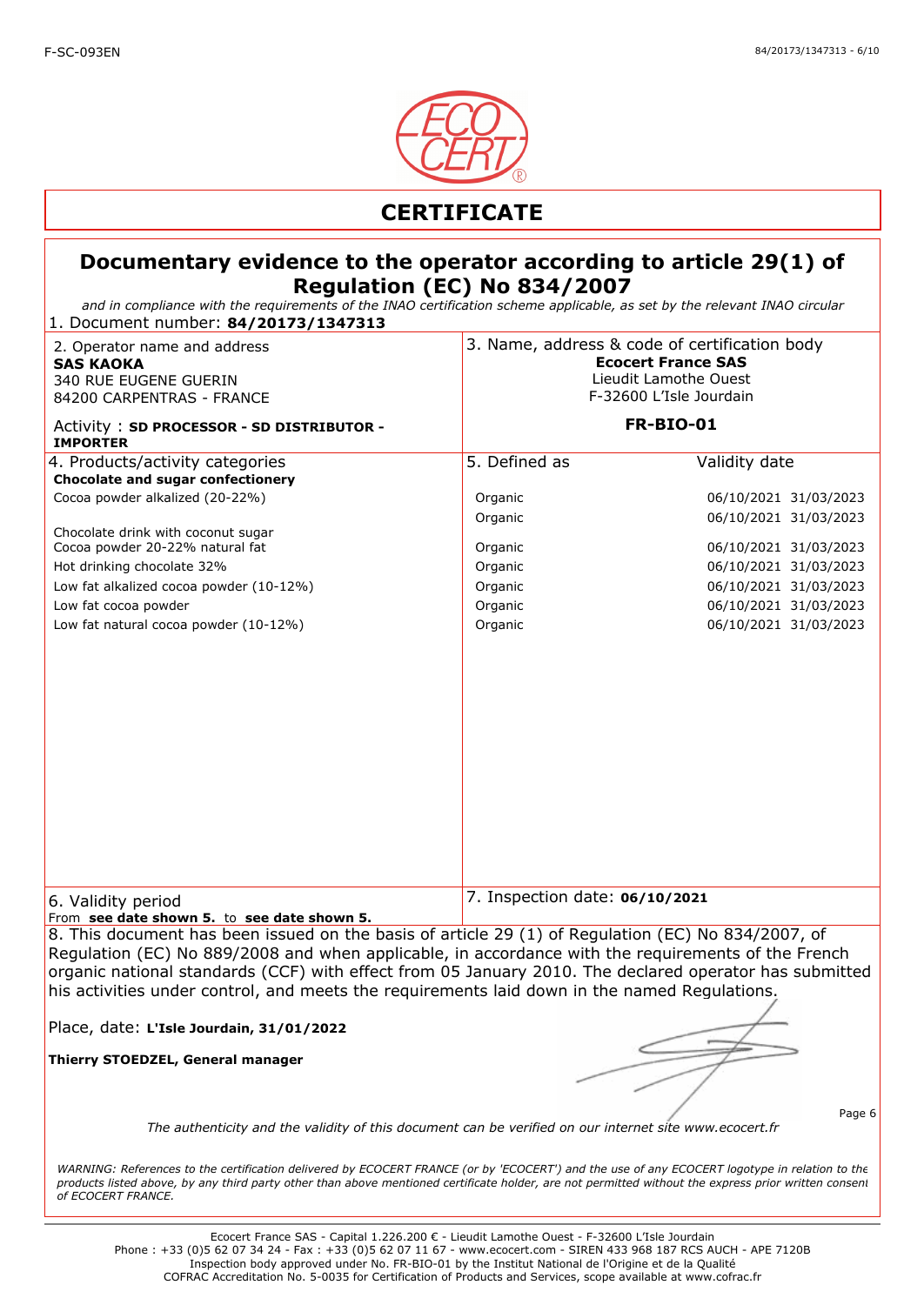

*and in compliance with the requirements of the INAO certification scheme applicable, as set by the relevant INAO circular*

| and in compliance with the regalientents or the INAO certification scheme applicable, as set by the relevant INAO circular<br>1. Document number: 84/20173/1347313                                                                                                                                                                                                                                                 |                                                                                                                                |                                |
|--------------------------------------------------------------------------------------------------------------------------------------------------------------------------------------------------------------------------------------------------------------------------------------------------------------------------------------------------------------------------------------------------------------------|--------------------------------------------------------------------------------------------------------------------------------|--------------------------------|
| 2. Operator name and address<br><b>SAS KAOKA</b><br>340 RUE EUGENE GUERIN<br>84200 CARPENTRAS - FRANCE                                                                                                                                                                                                                                                                                                             | 3. Name, address & code of certification body<br><b>Ecocert France SAS</b><br>Lieudit Lamothe Ouest<br>F-32600 L'Isle Jourdain |                                |
| Activity: SD PROCESSOR - SD DISTRIBUTOR -<br><b>IMPORTER</b>                                                                                                                                                                                                                                                                                                                                                       | <b>FR-BIO-01</b>                                                                                                               |                                |
| 4. Products/activity categories                                                                                                                                                                                                                                                                                                                                                                                    | 5. Defined as                                                                                                                  | Validity date                  |
| <b>Chocolate and sugar confectionery</b><br>Dark chocolate bar 66% caramelized hazelnuts                                                                                                                                                                                                                                                                                                                           | Organic                                                                                                                        | 06/10/2021 31/03/2023          |
|                                                                                                                                                                                                                                                                                                                                                                                                                    |                                                                                                                                |                                |
| 6. Validity period<br>From see date shown 5. to see date shown 5.                                                                                                                                                                                                                                                                                                                                                  |                                                                                                                                | 7. Inspection date: 06/10/2021 |
| 8. This document has been issued on the basis of article 29 (1) of Regulation (EC) No 834/2007, of<br>Regulation (EC) No 889/2008 and when applicable, in accordance with the requirements of the French<br>organic national standards (CCF) with effect from 05 January 2010. The declared operator has submitted<br>his activities under control, and meets the requirements laid down in the named Regulations. |                                                                                                                                |                                |
| Place, date: L'Isle Jourdain, 31/01/2022                                                                                                                                                                                                                                                                                                                                                                           |                                                                                                                                |                                |
| Thierry STOEDZEL, General manager                                                                                                                                                                                                                                                                                                                                                                                  |                                                                                                                                |                                |
| Page 7<br>The authenticity and the validity of this document can be verified on our internet site www.ecocert.fr                                                                                                                                                                                                                                                                                                   |                                                                                                                                |                                |
| WARNING: References to the certification delivered by ECOCERT FRANCE (or by 'ECOCERT') and the use of any ECOCERT logotype in relation to the<br>products listed above, by any third party other than above mentioned certificate holder, are not permitted without the express prior written consent<br>of ECOCERT FRANCE.                                                                                        |                                                                                                                                |                                |
| Ecocart France CAC Capital 1, 226, 200 $F$ Liquidit Lampthe Quest LE 22600 UTslo Jourdain                                                                                                                                                                                                                                                                                                                          |                                                                                                                                |                                |

Ecocert France SAS - Capital 1.226.200 € - Lieudit Lamothe Ouest - F-32600 L'Isle Jourdain Phone : +33 (0)5 62 07 34 24 - Fax : +33 (0)5 62 07 11 67 - www.ecocert.com - SIREN 433 968 187 RCS AUCH - APE 7120B Inspection body approved under No. FR-BIO-01 by the Institut National de l'Origine et de la Qualité COFRAC Accreditation No. 5-0035 for Certification of Products and Services, scope available at www.cofrac.fr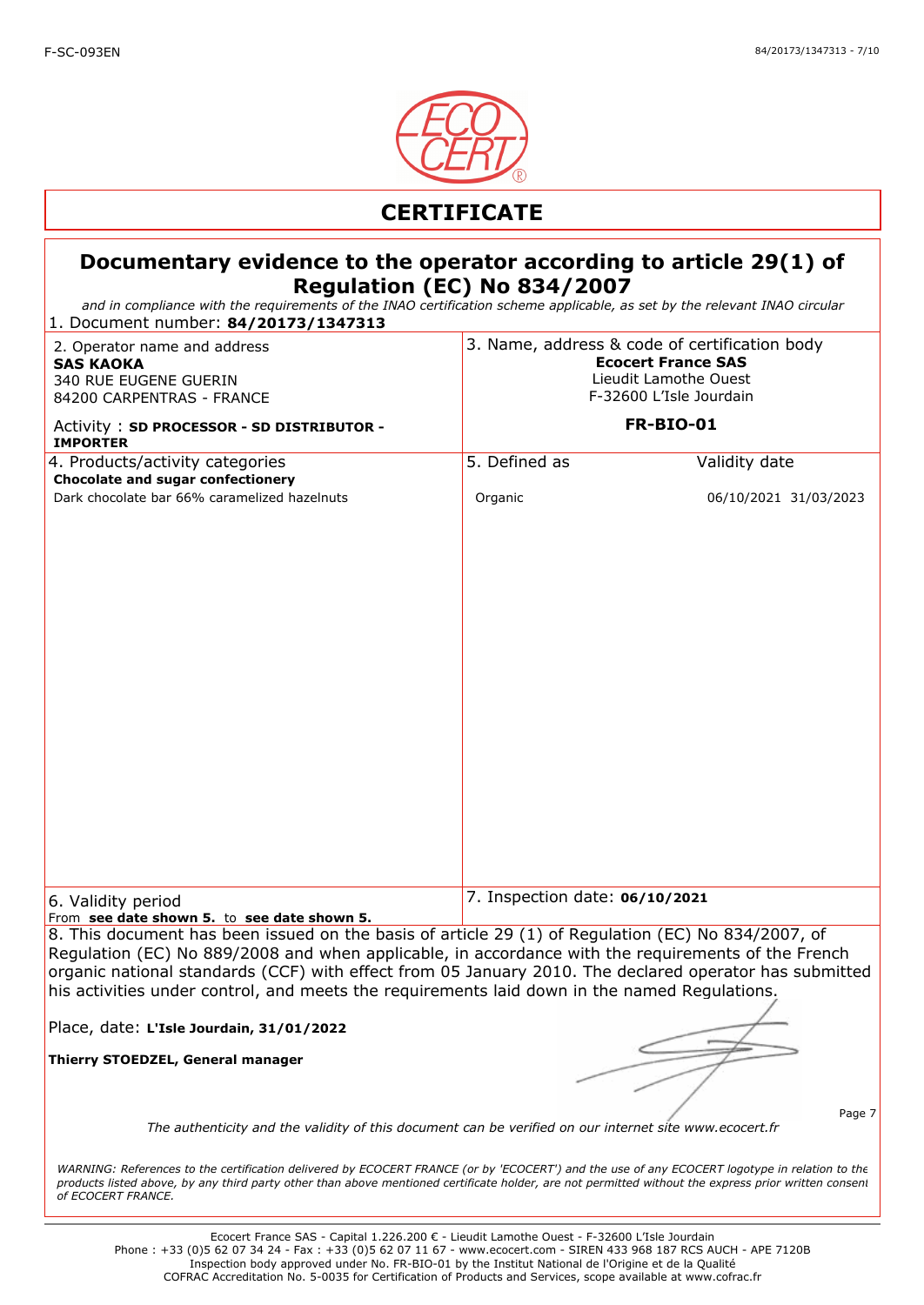

*and in compliance with the requirements of the INAO certification scheme applicable, as set by the relevant INAO circular* 1. Document number: **84/20173/1347313**

| 2. Operator name and address<br><b>SAS KAOKA</b><br>340 RUE EUGENE GUERIN<br>84200 CARPENTRAS - FRANCE | 3. Name, address & code of certification body<br><b>Ecocert France SAS</b><br>Lieudit Lamothe Ouest<br>F-32600 L'Isle Jourdain |                       |
|--------------------------------------------------------------------------------------------------------|--------------------------------------------------------------------------------------------------------------------------------|-----------------------|
| Activity: SD PROCESSOR - SD DISTRIBUTOR -<br><b>IMPORTER</b>                                           | <b>FR-BIO-01</b>                                                                                                               |                       |
| 4. Products/activity categories                                                                        | 5. Defined as                                                                                                                  | Validity date         |
| Chocolate and sugar confectionery                                                                      |                                                                                                                                |                       |
|                                                                                                        | Organic                                                                                                                        | 06/10/2021 31/03/2023 |
| 70% dark chocolate bar                                                                                 | Organic                                                                                                                        | 06/10/2021 31/03/2023 |
| Dark chocolate bar 85% cocoa - Origin Peru                                                             |                                                                                                                                |                       |
| 100% cocoa bar                                                                                         | Organic                                                                                                                        | 06/10/2021 31/03/2023 |
| 38% coconut milk chocolate                                                                             | Organic                                                                                                                        | 06/10/2021 31/03/2023 |
| (chocolate bar)<br>Chocolat noir 66% gingembre confit tablette                                         | Organic                                                                                                                        | 06/10/2021 31/03/2023 |
| Chocolate milk almonds raisins 180g                                                                    | Organic                                                                                                                        | 06/10/2021 31/03/2023 |
| Chocolate Simply Dark 58% chocolate bar                                                                | Organic                                                                                                                        | 06/10/2021 31/03/2023 |
| Chocolate simply milk 32% chocolate bar                                                                | Organic                                                                                                                        | 06/10/2021 31/03/2023 |
| Dark chocolate 58% Buttery crispy crepe chocolate bar                                                  | Organic                                                                                                                        | 06/10/2021 31/03/2023 |
| Dark chocolate almonds (66%) 180g                                                                      | Organic                                                                                                                        | 06/10/2021 31/03/2023 |
| Dark chocolate bar 66% cranberries and cereals                                                         | Organic                                                                                                                        | 06/10/2021 31/03/2023 |
| Dark chocolate bar 70% "Fleur de sel"                                                                  | Organic                                                                                                                        | 06/10/2021 31/03/2023 |
| Dark chocolate bar 72% caramel coffee 100g                                                             | Organic                                                                                                                        | 06/10/2021 31/03/2023 |
| Dark chocolate bar 72% Earl Gray tea with bergamot essential<br>oil 100g                               | Organic                                                                                                                        | 06/10/2021 31/03/2023 |
| Dark chocolate bar 72% sesame 100g                                                                     | Organic                                                                                                                        | 06/10/2021 31/03/2023 |
| Dark chocolate bar 75 % SAO TOME chocolate bar                                                         | Organic                                                                                                                        | 06/10/2021 31/03/2023 |
| Dark chocolate bar 80% (origin ecuador)                                                                | Organic                                                                                                                        | 06/10/2021 31/03/2023 |
| 6. Validity period                                                                                     | 7. Inspection date: 06/10/2021                                                                                                 |                       |

From **see date shown 5.** to **see date shown 5.** 

8. This document has been issued on the basis of article 29 (1) of Regulation (EC) No 834/2007, of Regulation (EC) No 889/2008 and when applicable, in accordance with the requirements of the French organic national standards (CCF) with effect from 05 January 2010. The declared operator has submitted his activities under control, and meets the requirements laid down in the named Regulations.

Place, date: **L'Isle Jourdain, 31/01/2022**

**Thierry STOEDZEL, General manager**

Page 8

*The authenticity and the validity of this document can be verified on our internet site www.ecocert.fr*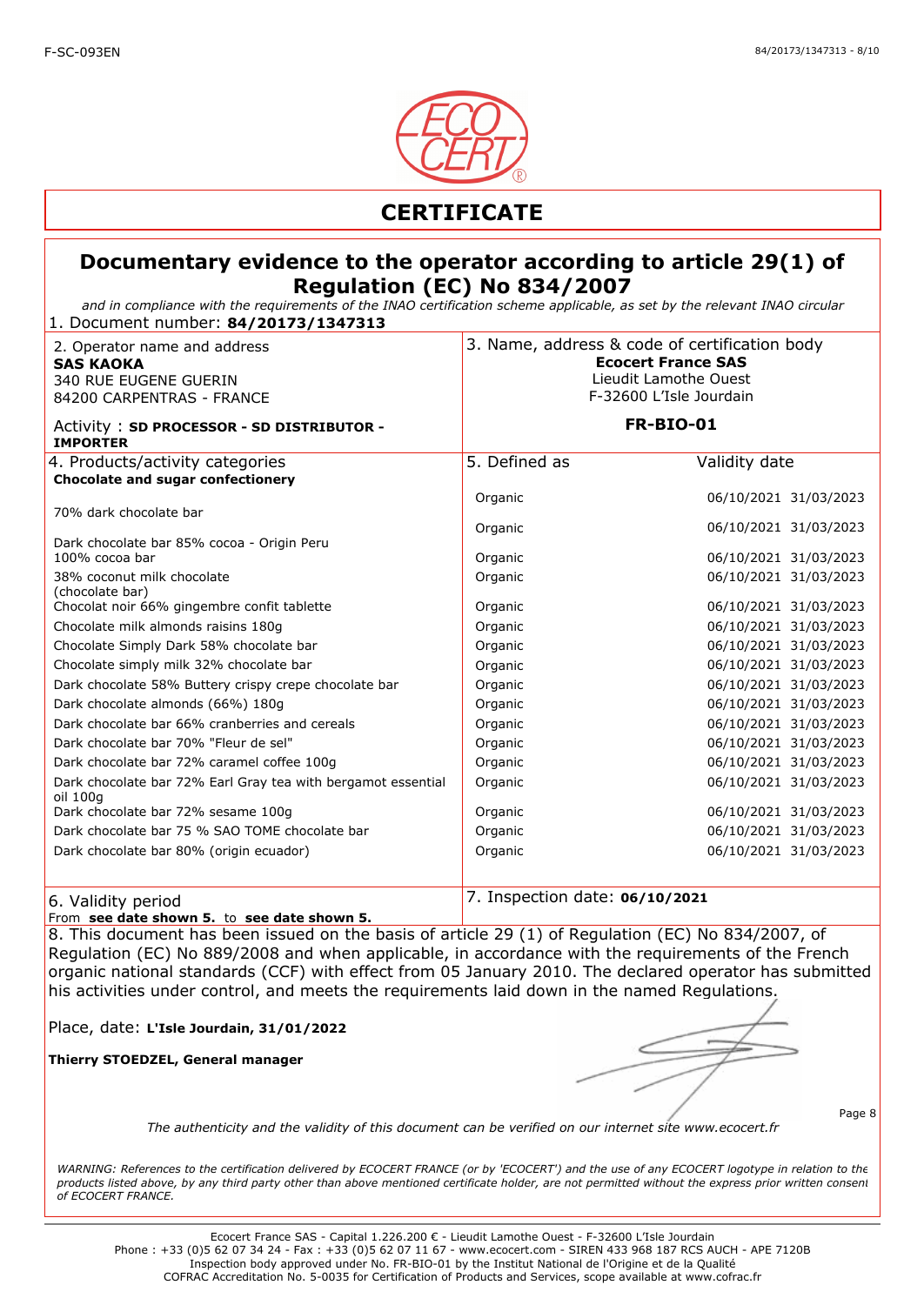

*and in compliance with the requirements of the INAO certification scheme applicable, as set by the relevant INAO circular* 1. Document number: **84/20173/1347313**

| 2. Operator name and address<br><b>SAS KAOKA</b><br>340 RUE EUGENE GUERIN<br>84200 CARPENTRAS - FRANCE | 3. Name, address & code of certification body<br><b>Ecocert France SAS</b><br>Lieudit Lamothe Ouest<br>F-32600 L'Isle Jourdain |                       |
|--------------------------------------------------------------------------------------------------------|--------------------------------------------------------------------------------------------------------------------------------|-----------------------|
| Activity: SD PROCESSOR - SD DISTRIBUTOR -<br><b>IMPORTER</b>                                           |                                                                                                                                | <b>FR-BIO-01</b>      |
| 4. Products/activity categories                                                                        | 5. Defined as                                                                                                                  | Validity date         |
| Dark chocolate bar 90% (origin ecuador)                                                                | Organic                                                                                                                        | 06/10/2021 31/03/2023 |
| Dark chocolate coconut 58% chocolate bar                                                               | Organic                                                                                                                        | 06/10/2021 31/03/2023 |
| Dark chocolate dessert 58% chocolate bar                                                               | Organic                                                                                                                        | 06/10/2021 31/03/2023 |
| Dark chocolate dessert Ecuador 72% chocolate bar                                                       | Organic                                                                                                                        | 06/10/2021 31/03/2023 |
| Dark chocolate lemon ginger 58% chocolate bar                                                          | Organic                                                                                                                        | 06/10/2021 31/03/2023 |
| Dark chocolate orange 58% chocolate bar                                                                | Organic                                                                                                                        | 06/10/2021 31/03/2023 |
| Dark chocolate raisins caramelized almonds (66%) 100q<br>chocolate bar                                 | Organic                                                                                                                        | 06/10/2021 31/03/2023 |
| Dark chocolate with Caramelized cocoa beans nibs 70% cocoa<br>chocolate bar                            | Organic                                                                                                                        | 06/10/2021 31/03/2023 |
| Dark chocolate with coconut chocolate bar                                                              | Organic                                                                                                                        | 06/10/2021 31/03/2023 |
| Dark chocolate with lemon and ginger chocolate bar                                                     | Organic                                                                                                                        | 06/10/2021 31/03/2023 |
| Dark dessert chocolate bar 70 % (origin ecuador)                                                       | Organic                                                                                                                        | 06/10/2021 31/03/2023 |
| Hazelnut dark chocolate (66%) 180g                                                                     | Organic                                                                                                                        | 06/10/2021 31/03/2023 |
| Hazelnut milk chocolate 180g                                                                           | Organic                                                                                                                        | 06/10/2021 31/03/2023 |
| Honey sweets                                                                                           | Organic                                                                                                                        | 06/10/2021 31/03/2023 |
| Milk chocolate bar 36%                                                                                 | Organic                                                                                                                        | 06/10/2021 31/03/2023 |
| Milk chocolate 38% chocolate bar                                                                       | Organic                                                                                                                        | 06/10/2021 31/03/2023 |
| Milk chocolate bar 32% simply                                                                          | Organic                                                                                                                        | 06/10/2021 31/03/2023 |
| Milk chocolate with coconut chocolate bar                                                              | Organic                                                                                                                        | 06/10/2021 31/03/2023 |
| Mint and eucalyptus sweets                                                                             | Organic                                                                                                                        | 06/10/2021 31/03/2023 |
| Raspberry dark chocolate 58% chocolate bar                                                             | Organic                                                                                                                        | 06/10/2021 31/03/2023 |
| 6. Validity period                                                                                     | 7. Inspection date: 06/10/2021                                                                                                 |                       |

#### From **see date shown 5.** to **see date shown 5.**

8. This document has been issued on the basis of article 29 (1) of Regulation (EC) No 834/2007, of Regulation (EC) No 889/2008 and when applicable, in accordance with the requirements of the French organic national standards (CCF) with effect from 05 January 2010. The declared operator has submitted his activities under control, and meets the requirements laid down in the named Regulations.

Place, date: **L'Isle Jourdain, 31/01/2022**

**Thierry STOEDZEL, General manager**

Page 9

*The authenticity and the validity of this document can be verified on our internet site www.ecocert.fr*